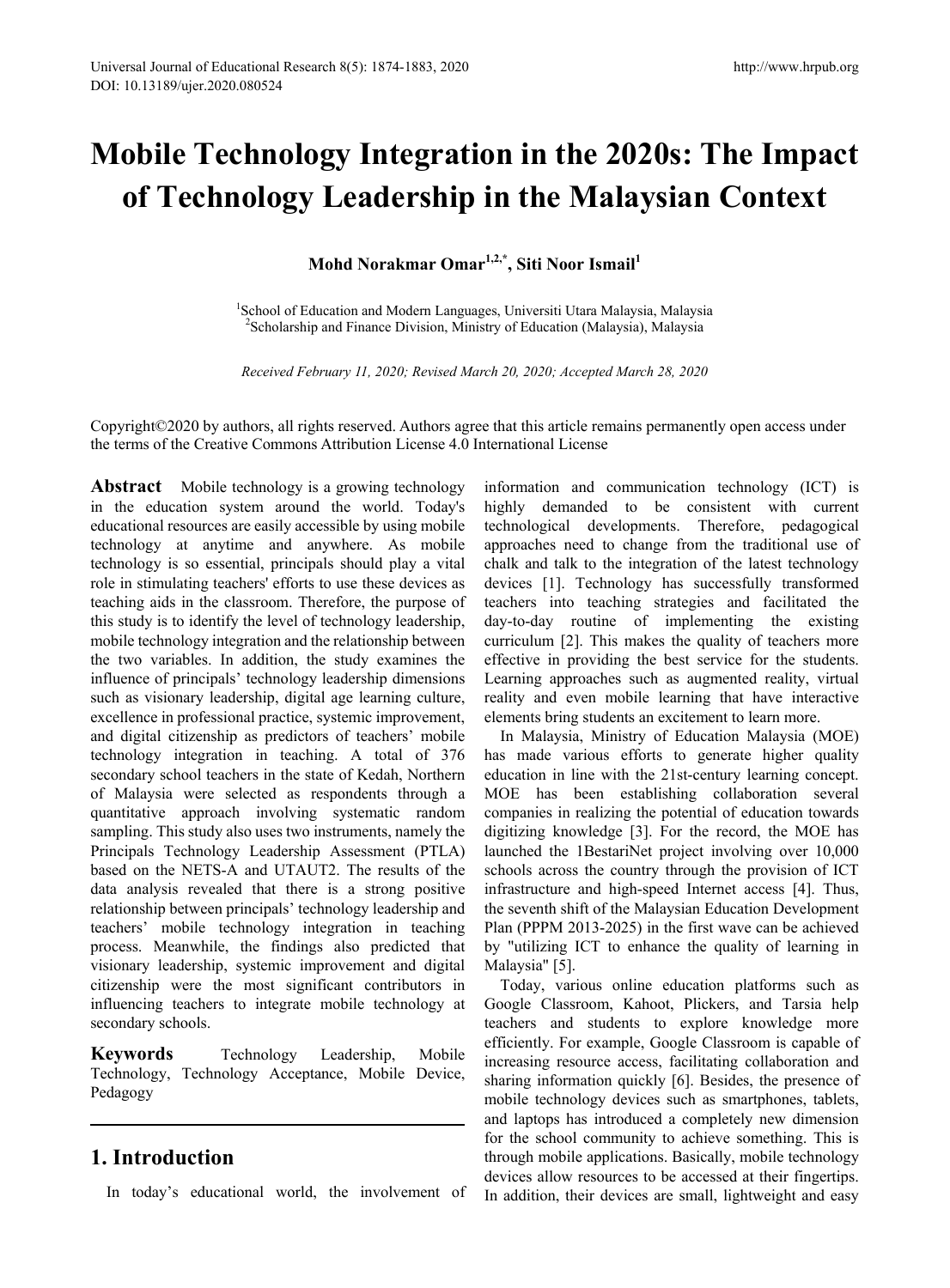to carry anywhere, which provide a huge advantage for them [7]. Hence, mobile technology is no longer a requirement, but it is an obligation that every teacher and student should have [8].

#### **1.1. Problem Statements**

The development of mobile technology is faster than ever. It is rapidly spreading to all communities. From positive point of view, the use of the devices creates a fascinating phenomenon. Therefore, it is crucial to develop a mechanism to make sure that the advantages of mobile technology create a significant impact on the learning process [8]. In the past, most parents and students have agreed and expressed strong support for teachers to integrate mobile technology in the classroom [9]. Unfortunately, some teachers worry that mobile technology is being abused and instead of carrying the burden of their own tasks [10][11]. This situation also poses a significant disadvantage if teachers are still hesitant to accept the benefits of mobile technology as one of the latest teaching mediums [12].

Meanwhile, the abundant of educational resources and current teaching methods is increasing in the educational world. The use of educational software, system database applications and organizational management through mobile technology makes it easier to access [13]. Like it or not, several strategies need to be implemented to make mobile technology more effective in learning. Thus, the role of principals is vital in defining clearly the goals of integrating mobile technology through ICT strategic planning [14]. However, not all principals can effectively lead and execute the ICT strategic planning process [15][16]. Moreover, some principals are unconfident and lack of competency to handle the matters related to ICT integration in schools [17].

By examining this situation, a study needs to be conducted to identify the influence of principals' technology leadership on teachers' mobile technology integration based on the model of National Educational Technology Standards for Administrations (NETS-A). Previously, the NETS-A has proven its impact on 21st Century technology integration [18], educational administrator readiness [17], teacher ICT competence [19] as well as professional development [20]. Therefore, the NETS-A should be introduced to examine its impact on the use of the latest ICT devices that enhance the quality of teaching and learning [15].

## **1.2. Research Objectives**

The objectives of this study are as follows:

1) To determine the level of principals' technology leadership and mobile technology integration,

- 2) To determine the differences in teachers' mobile technology integration based on demographic factors (gender and age),
- 3) To identify the relationship between principals' technology leadership and mobile technology integration,
- 4) To identify the effect of principals' technology leadership on mobile technology integration.

# **2. Literature Review**

#### **2.1. Technology Leadership**

Technology leadership is a style of leadership that focuses on leaders' characters in uplifting the spirit of the workforce into applying the technology within the organization [21]. Leaders who practice technology leadership should have high ICT competencies [19], smartly develop ICT potential in organizations [22], and influence employees to use ICT more effectively [23]. In schools, principals play an essential role in creating a technology-based learning environment while leading organizations towards digitizing education. Through ICT, school management systems can be managed more efficiently than any other organization today. The teaching and learning process is also planned through an ICT strategic plan to align with the digital age learning culture [24].

The history of technology leadership flourished in the educational around the early 2000s. At that time, the studies of [25] and [26] have presented a model that guides the existence of technological leadership in the education system. According to [25], that concern is how to find the best way to integrate the emerging technologies with existing curriculum. In simple terms, at that time, there were no well-established guidelines to articulate the role of school leaders in coordinating and managing ICT in planning [26]. To ensure that ICT is implemented effectively, five elements need to be emphasized namely student engagement, vision sharing, access equity, networking everywhere and professional development programs [25].

In 2009, the International Society for Technology in Education (ISTE) launched the latest NETS-A model with improvements to the previous NETS-A. At the same time, the ambiguity of existing technological leadership models [25][26] has also been interpreted in building this model. These gaps are consolidated to form the roles of educational leaders with ICT as the main focus of curriculum implementation [27]. Finally, a new NETS-A model was released, as illustrated in Figure 1 below.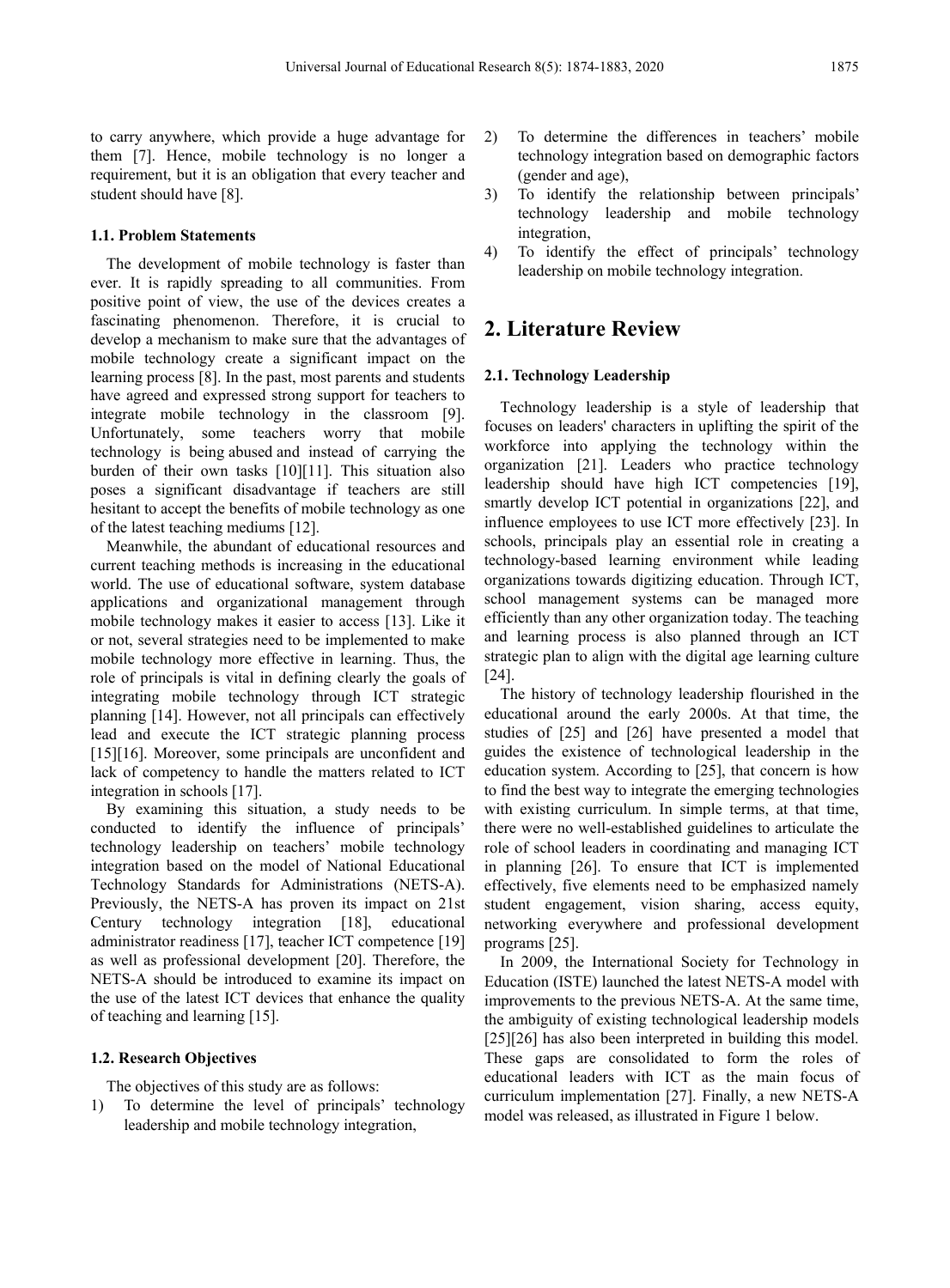

**Figure 1.** Five Elements of NETS-A Model

Studies involving NETS-A have been carried out in several countries. For example, [17] found that most principals in the United States still lacked the NETS-A standards as a whole. In Turkey, only 55% of principals agree with the criteria proposed by the NETS-A. Although, it was proven in developing quality educational leaders in various institutions [28]. However, some studies demonstrate that NETS-A should be an essential guide for technology's leaders in the educational era. Research conducted in China shows that NETS-A has become a key channel for developing high-quality technology leaders through enhanced ICT competencies [20]. Meanwhile, the principals who practice NETS-A can uphold their authority in influencing teachers to integrate ICT at a high level [19][29].

#### **2.2. Mobile Technology Integration**

The integration of mobile technology refers to the use of mobile devices such as smartphones, tablets, laptops and notebooks to perform tasks, entertain and communicate. These devices have features that are portable, accessible anywhere, capable of interacting and sharing resources [30]. Recently, mobile technology increasingly being used to improve the quality of pedagogy [31]. Specifically, a study by [12] found that applications in mobile technology have made it easier for teachers to translate more complex Math content. There is also the use of immersive technologies such as augmented and virtual reality in increasing the teaching effectiveness such as some Geography topics that are difficult to describe in traditional ways [32].

Previously, there have been several studies that have examined consumer acceptance of technology integration such as internet usage, e-banking and mobile learning [33][34][35]. The study of [35], proposes seven elements that drive consumer acceptance of technology, namely performance expectancy, effort expectancy, social influence, facilitating conditions, hedonic motivation,

price value and habit. These elements have been widely adapted to most international studies in various fields. Among them, [36] it is found that social influence, such as technical supports and infrastructures, should be provided sufficiently to stimulate the passion of teachers in integrating mobile technology in the classroom. At the same time, inexpensive, capable and affordable devices are among the most significant contributors to consumer confidence in incorporating mobile technology into a daily routine [34].

Through the literature, the question of teacher readiness and acceptance of mobile technology in teaching has emerged. Although mobile technology has been proven effective in improving learning outcomes, some teachers find it challenging to apply these advantages in the classroom [10][36]. According to the study of [10], teachers are very concerned about integrating mobile technology because they are worried that the workload will increase. Worse, there are also groups of school leaders who do not encourage teachers to use these devices due to the disruption of the learning process and students' focus [11][37]. In fact, only 31.9% of teachers use mobile technology for teaching purposes, while the rest are for personal purposes [11]. Therefore, a new approach needs to be taken to ensure that mobile technology is not abused and provides the best learning outcomes for the entire school community.

## **2.3. Research Framework**

In this study, the principals' technology leadership has five dimensions, namely visionary leadership, digital age learning culture, excellence in professional practice, systemic improvement and digital citizenship. These five dimensions refer to the NETS-A model introduced by [38]. Each aspect is tested to determine whether it has an impact on teachers' mobile technology integration in teaching. Figure 2 below shows the research framework in this study.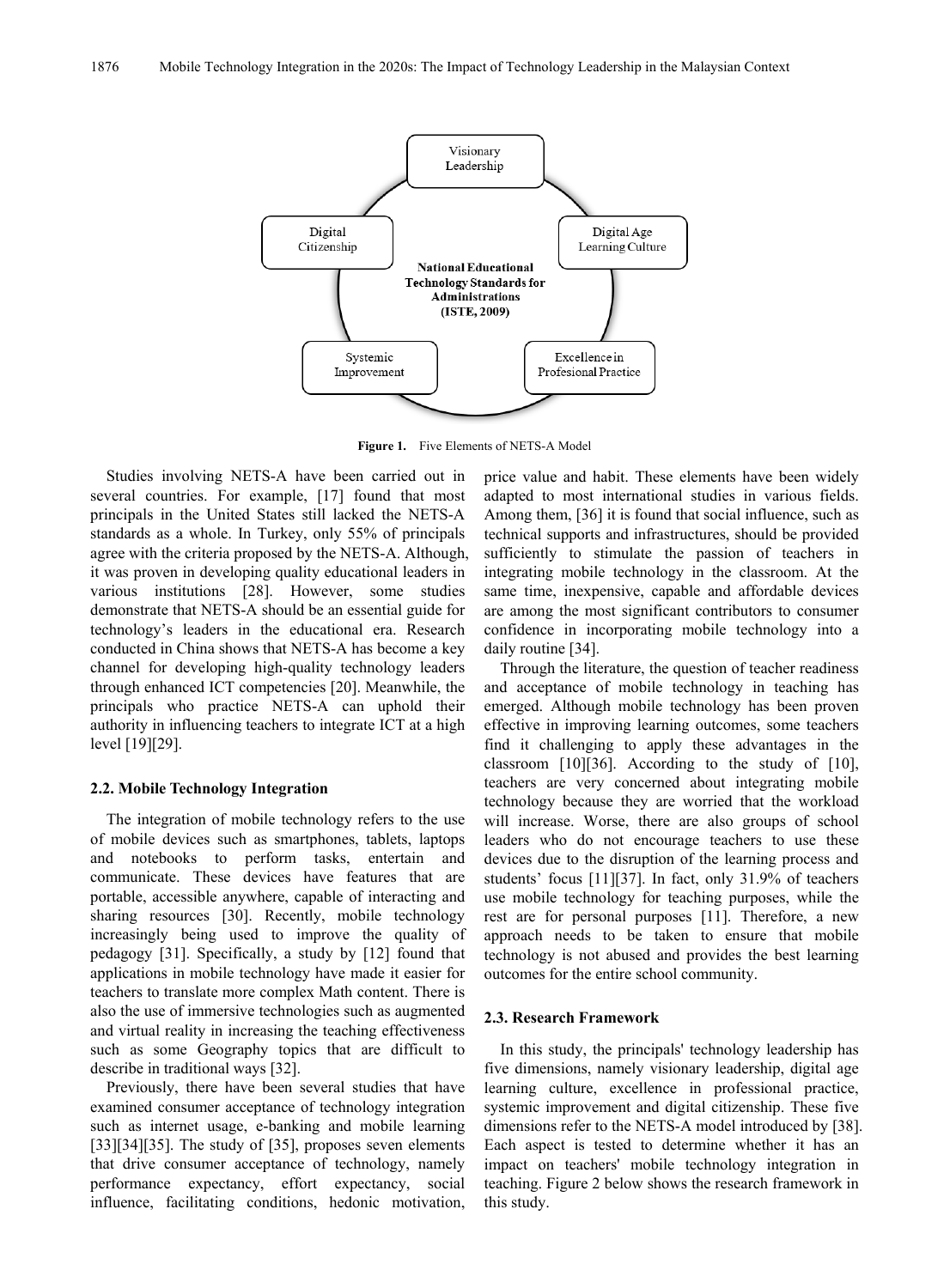

**Figure 2.** Research Framework

# **3. Methodology**

This study is a cross-sectional study of the principals' technology leadership and mobile technology integration of secondary school teachers in Kedah, North of Malaysia. Therefore, quantitative approaches are used to collect survey data based on large populations. According to [39], quantitative methods are used to help researchers obtain data more quickly, process information faster, and save on research costs. This situation coincides with the use of a large number of respondents as well as extensive study locations.

## **3.1. Population and Sampling**

The target population is secondary school teachers around Kedah. According to [40], the community should be selected based on a group of similar elements based on the purpose of the study. The homogeneous aspects of the population must be emphasized for the objectives of the study to be achieved. Based on the current society, the number of teachers in secondary schools in the study area is 14186. Thus, 376 teachers were selected as respondents, involving 24 secondary schools. The location of the school is chosen evenly in the urban and rural areas.

Systematic random sampling method was used to select the teacher sample. However, it needs to follow several criteria to ensure that the sample selection is accurate. Some of these criteria are subject to the following:

- 1) the teachers served at least six months in the school,
- 2) the teachers are a qualified trained teachers,
- 3) the teachers have at least one mobile technology device used for educational purposes.

## **3.2. Instrumentation**

The technology leadership instrument was adapted from

the Principle Technology Leadership Assessment (PTLA) presented by [38] and is in line with the study of [19]. According to [38], 21 criteria describe the character of technology leaders in education, while [19] expanded this criterion to 32 items based on her study of teachers in Negeri Sembilan, Malaysia. As a result, the two instruments were combined and adapted to 32 items following the current study situation and location. Meanwhile, mobile technology integration instruments were adapted from the original Unified Theory of Acceptance and Use of Technology (UTAUT2) developed by [35]. Overall, 35 items were used to identify the variables of teachers' mobile technology integration in teaching.

Meanwhile, a pilot study session was conducted to test the reliability of the instrument. According to [40], a pilot study was used to test its effectiveness, logic and reasonableness before it was distributed to real respondents. Through a pilot study, Cronbach's Alpha (α) values were observed in determining reliability values. This degree of reliability ensures that each item submitted has a high degree of consistency and thus qualifies for use in the actual study [41]. Hence, the reliability of the instrument is shown in Table 1 below.

**Table 1.** Reliability of Instruments

| Code       | <b>Sections</b>                     | <b>Items</b> | $\boldsymbol{a}$ |
|------------|-------------------------------------|--------------|------------------|
| VL.        | Visionary Leadership                | 5            | 0.94             |
| LC         | Digital Age Learning Culture        | 6            | 0.92             |
| PP         | Excellence in Professional Practice | 7            | 0.92             |
| <b>SIM</b> | Systemic Improvement                | 6            | 0.92             |
| DC         | Digital Citizenship                 | 8            | 0.91             |
|            | Overall:                            |              |                  |
|            | Technology Leadership               | 32           | 0.91             |
|            | Mobile Technology Integration       | 35           | 0.93             |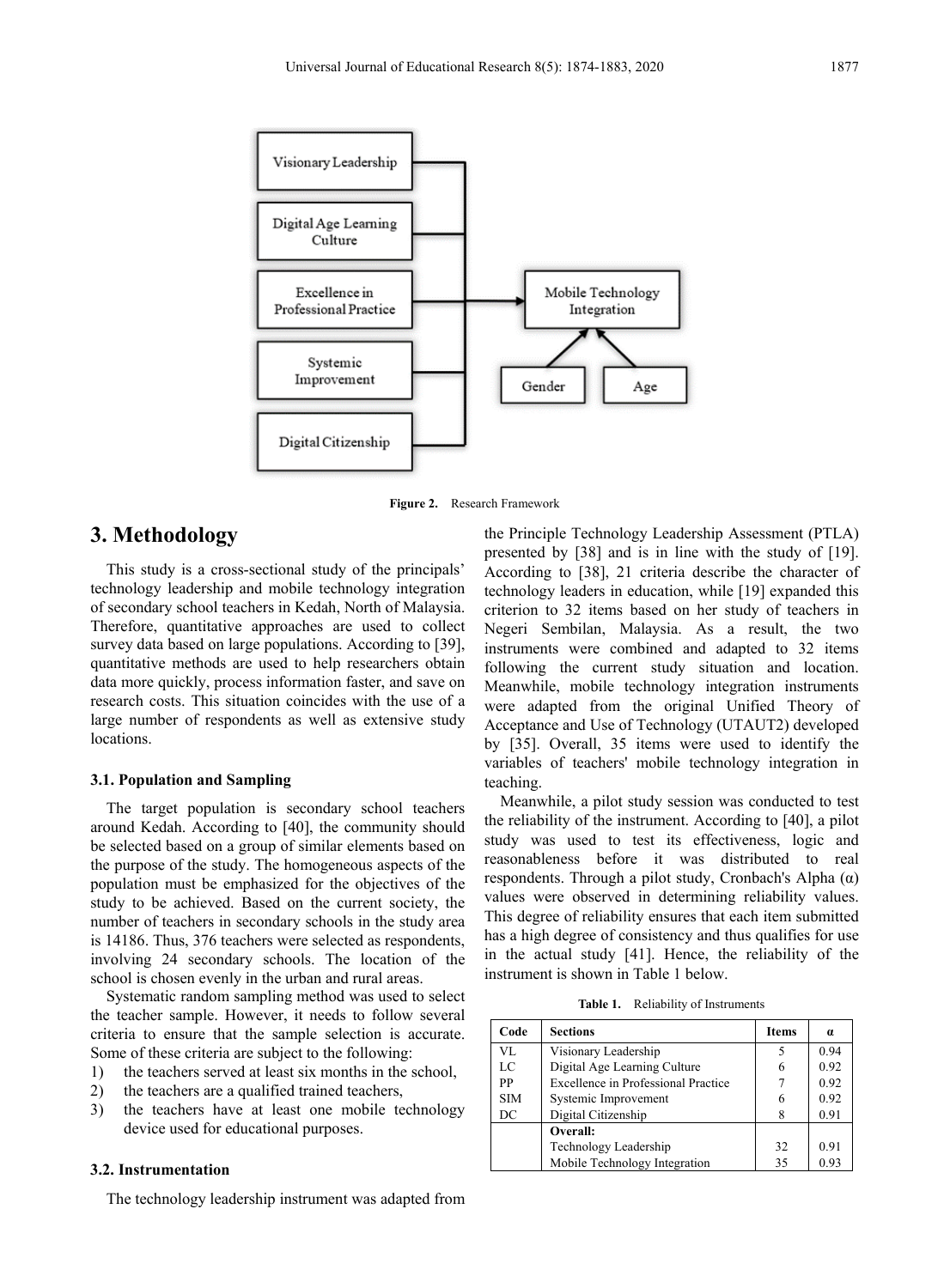## **3.3. Data Analysis**

The data analyses involved are descriptive analysis and inference analysis. Descriptive statistics describes respondents' backgrounds such as gender, age and school location using mean and standard deviation [40]. The mean value is used to determine the level of study variables. Meanwhile, inference analysis was generated to examine the relationship between principals' technology leadership and teachers' mobile technology integration through Pearson's correlation test. Lastly, multiple regression analysis was used to determine the predictive factors of principals' technology leadership dimensions towards teachers' mobile technology integration. These data were analyzed using Statistical Package for the Social Sciences (SPSS) version 24.0 with a significance level of p<0.05.

## **4. Findings**

#### **4.1. Profile of the Respondents**

The respondents in this study were 376 teachers, which 104 teachers were male (27.7%), and 272 teachers were female (72.3%). The age group of teachers between the ages of 41 - 50 was the largest respondent group of 154 (41.0%), followed by 123 teachers between the ages of 31 - 40 (32.7%). Meanwhile, 83 teachers were over 50 years old (22.1%), while only 16 teachers under 30 years old (4.3%) were selected as respondents of the study. Data analysis also found that 196 teachers teach in urban areas (52.1%), while the remaining 180 teachers (47.9%) work in rural areas in the state of Kedah. The summary of the respondents' demographic analysis is shown in Table 2 below.

**Table 2.** Respondents by Gender, Age and School Location

|                 | <b>Demographics</b> | <b>Frequencies</b> | $\frac{0}{0}$ |
|-----------------|---------------------|--------------------|---------------|
|                 | Men                 | 104                | 27.7%         |
| Gender          | Women               | 272                | 72.3%         |
|                 | Below 31 years old  | 16                 | 4.3%          |
|                 | $31 - 40$ years old | 123                | 32.7%         |
| Age             | $41 - 50$ years old | 154                | 41.0%         |
|                 | Over 50 years old   | 83                 | 22.1%         |
| School Location | Urban               | 196                | 52.1%         |
|                 | Rural               | 180                | 47.9%         |

## **4.2. The Level of Principals' Technology Leadership and Teachers' Mobile Technology Integration**

The interpretation of data for the mean values in this study is categorized into five sections: very high (4.21 - 5.00), high (3.41 - 4.20), medium (2.61 - 3.40), low (1.81 - 2.60) and very low (0.00 - 1.80) [42]. The categories are suitable, given that this study uses a 5-point scale for each item in the instrument. Based on the findings, it is found that the five dimensions of principals' technology leadership are high. The visionary leadership dimension

showed the highest mean values compared to the other five dimensions ( $M = 3.96$ ,  $SD = 0.53$ ), followed by digital age learning culture  $(M = 3.86, SD = 0.57)$ , excellence in professional practice ( $M = 3.81$ , SD = 0.55) and digital citizenship ( $M = 3.72$ ,  $SD = 0.56$ ). Dimensions of systemic improvement show the lowest mean value results compared to all five dimensions ( $M = 3.70$ ,  $SD =$ 0.59). Overall, the level of technology leadership among principals in the state of Kedah showed a high level  $(M =$ 3.80,  $SD = 0.49$ ), as shown in Table 3 below.

**Table 3.** The Level of Principals' Technology Leadership

| <b>Dimensions</b>                   | M    | <b>SD</b> | Level |
|-------------------------------------|------|-----------|-------|
| Visionary Leadership                | 3.96 | 0.53      | High  |
| Digital Age Learning Culture        | 3.86 | 0.57      | High  |
| Excellence in Professional Practice | 3.81 | 0.55      | High  |
| Systemic Improvement                | 3.70 | 0.59      | High  |
| Digital Citizenship                 | 3.72 | 0.56      | High  |
| <b>Overall</b>                      | 3.80 | 0.49      | High  |

Furthermore, Table 4 shows the results of the seven dimensions of teachers' mobile technology integration where each dimension is at a high level. Performance expectancy ( $M = 3.94$ ,  $SD = 0.55$ ) and hedonic motivation  $(M = 3.94, SD = 0.58)$  recorded the highest mean values among the seven dimensions, followed by effort expectancy ( $M = 3.72$ ,  $SD = 0.58$ ), habit ( $M = 3.72$ ,  $SD =$ 0.57), facilitating conditions ( $M = 3.64$ , SD = 0.58) and also price value ( $M = 3.47$ ,  $SD = 0.65$ ). Meanwhile, social influence ( $M = 3.43$ ,  $SD = 0.59$ ) showed the lowest mean values among the seven dimensions studied. Overall, the mean value of mobile technology integration variable among secondary school teachers in the state of Kedah showed a high level ( $M = 3.69$ , SD = 0.47).

**Table 4.** The Level of Teachers' Mobile Technology Integration

| <b>Dimensions</b>              | M    | SD.  | Level |
|--------------------------------|------|------|-------|
| Performance Expectancy         | 3.94 | 0.55 | High  |
| <b>Effort Expectancy</b>       | 3.72 | 0.58 | High  |
| Social Influence               | 3.43 | 0.59 | High  |
| <b>Facilitating Conditions</b> | 3.64 | 0.58 | High  |
| <b>Hedonic Motivation</b>      | 3.94 | 0.58 | High  |
| Price Value                    | 3.47 | 0.65 | High  |
| Habit                          | 3.72 | 0.57 | High  |
| <b>Overall</b>                 | 369  | 0.47 | High  |

## **4.3. Differences in Teachers' Mobile Technology Integration Based on Gender and Age**

Based on the t-test, there was a significant difference between teacher gender and mobile technology integration, where t (374) = 1.82, p < 0.01. This situation illustrates that there is a difference between the level of mobile technology integration between male and female teachers in secondary schools in the state of Kedah. Male teachers outperformed the mean values of mobile technology integration ( $M = 3.76$ ,  $SD = 0.50$ ) compared to female teachers  $(M = 3.67, SD = 0.45)$ . The results of the Levene's Test for Equality of Variance found that the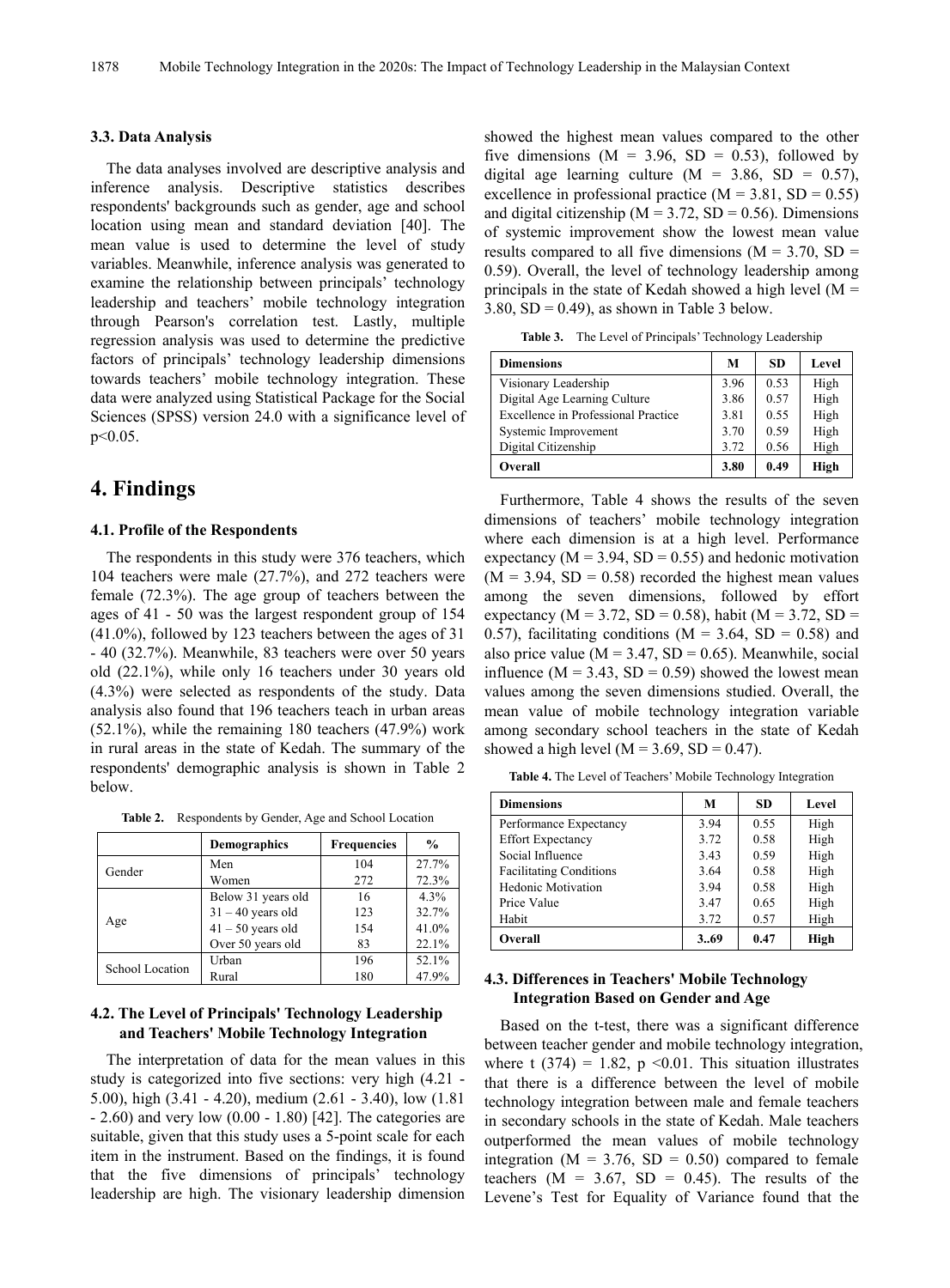p-value was insignificant ( $F = 0.43$ ,  $p > 0.05$ ), and this indicates that both genders have homogeneous and compliant variance. For further explanation, t-test analysis is illustrated in Table 5 below.

**Table 5.** A T-Test Analysis of Mobile Technology Integration by Gender

| Gender |     | М    | SD   | t-value | df  |
|--------|-----|------|------|---------|-----|
| Male   | 104 | 3.76 | 0.50 | $.82**$ |     |
| Female | 272 | 3.67 | 0.45 |         | 374 |

Meanwhile, the ANOVA test found that no significant difference is in age of teacher for mobile technology integration, F  $(3, 372) = 1.19$ , p <0.05. In other words, there is no significant difference between the age and mobile technology integration of secondary school teachers in Kedah. However, Levene's Test for Equality of Variance showed insignificant values ( $F = 1.81$ , sig. = 0.145), suggesting that the variance for age groups was homogeneous and observed. According to Table 6, a group of teachers over 50 years old showed the highest mean level of mobile technology integration ( $M = 3.77$ ,  $SD = 0.53$ ), followed by a group of teachers under 31 years old ( $M = 3.69$ ,  $SD = 0.45$ ), and the teachers were 41  $-50$  years old (M = 3.68, SD = 0.44). Meanwhile, the group of teachers between 31 - 40 years old had the lowest mean values ( $M = 3.64$ ,  $SD = 0.45$ ) in using mobile technology as teaching aids in the classroom.

**Table 6.** An ANOVA Analysis of Mobile Technology Integration by Age

| Age (years old) | N   | M    | <b>SD</b> | F    | df    |
|-----------------|-----|------|-----------|------|-------|
| Below 31        | 16  | 3.69 | 0.45      | 1.19 | 3,372 |
| $31 - 40$       | 123 | 3.64 | 0.45      |      |       |
| $41 - 50$       | 154 | 3.68 | 0.44      |      |       |
| Over 50         | 83  |      | 0.53      |      |       |

## **4.4. Relationship between Principals' Technology Leadership and Teachers' Mobile Technology Integration**

Table 7 below shows the relationships between principals' technology leadership and teachers' mobile technology integration. Based on the Pearson's correlation coefficient (r), both variables are strongly correlated [39], with  $r = 0.686$ ,  $p = 0.00$  ( $p \le 0.01$ ). This situation demonstrates that principals who practice technology leadership have a strong connection to the integration of mobile technology among teachers in secondary schools around Kedah. The results of the Pearson's correlation are shown in Table 7 below.

**Table 7.** Correlation Analysis between Principals' Technology Leadership and Teachers' Mobile Technology Integration

| <b>Variables</b> |                       | TL.       | MТ        |
|------------------|-----------------------|-----------|-----------|
| TI.              | Pearson's Correlation |           | $0.686**$ |
|                  | $Sig. (2-tailed)$     |           | 0.00      |
| MТ               | Pearson's Correlation | $0.686**$ |           |
|                  | $Sig. (2-tailed)$     | 0.00      |           |

(**Note**: TL - Technology Leadership; MT - Mobile Technology Integration)

Five dimensions of principals' technology leadership are tested in the search for correlation with teachers' mobile technology integration. Systemic improvement and digital citizenship showed a significant and strong correlation between the five dimensions  $(r = 0.628, p$ <0.01), followed by excellence in professional practice (r  $= 0.614$ , p <0.01) and digital age learning culture ( $r =$ 0.587,  $p \le 0.01$ ). On the other hand, the dimension of visionary leadership had the lowest correlation among the five dimensions ( $r = 0.534$ ,  $p \le 0.01$ ). The results of these correlations are summarized as Table 8 below.

**Table 8.** Correlation Analysis Based on Principals' Technology Leadership Dimensions

|             | <b>Dimensions</b>                   | MT        |
|-------------|-------------------------------------|-----------|
|             | Visionary Leadership                | $0.534**$ |
|             | Sig. (2-tailed)                     | 0.00      |
|             | N                                   | 376       |
|             | Digital Age Learning Culture        | $0.587**$ |
|             | Sig. (2-tailed)                     | 0.00      |
|             | N                                   | 376       |
| Pearson's   | Excellence in Professional Practice | $0.614**$ |
| Correlation | $Sig. (2-tailed)$                   | 0.00      |
|             | N                                   | 376       |
|             | Systemic Improvement                | $0.628**$ |
|             | $Sig. (2-tailed)$                   | 0.00      |
|             | N                                   | 376       |
|             | Digital Citizenship                 | $0.628**$ |
|             | Sig. (2-tailed)                     | 0.00      |
|             | N                                   | 376       |

(**Note**: MT - Mobile Technology Integration)

## **4.5. The Effect of Principals' Technology Leadership on Teachers' Mobile Technology Integration**

Based on the multiple linear regression analysis, the results are presented, as shown in Table 9 below. The value of  $\mathbb{R}^2$  describes the amount of the variance for the teachers' mobile technology integration as a dependent variable. This means that the five dimensions of principals' technology leadership contribute 47.40% to teachers' mobile technology integration in secondary schools around Kedah.  $R^2$  needs to be reported when respondent size is more than 100. Meanwhile, the value of  $F = 66.628$  in the ANOVA analysis indicated that there was a significant difference between principals' technology leadership and teachers' mobile technology integration (sig.  $= 0.00$  p < 0.05).

**Table 9.** Multiple Linear Regression Analysis between Principals' Technology Leadership on Teachers' Mobile Technology Integration

| <b>Dimensions</b>                   | <b>Beta</b> | т     | Sig      |
|-------------------------------------|-------------|-------|----------|
| (constant)                          |             | 8.773 | 0.000    |
| Visionary Leadership                | 0.119       | 2.126 | 0.034    |
| Digital Age Learning Culture        | 0.092       | 1.331 | 0.184    |
| Excellence in Professional Practice | 0.119       | 1.636 | 0.103    |
| Systemic Improvement                | 0.212       | 3.141 | 0.002    |
| Digital Citizenship                 | 0.239       | 3.499 | 0.001    |
| $R^2$ value                         |             |       | 0.474    |
| Adjusted $R^2$ value                |             |       | 0.467    |
| F Value                             |             |       | 66.628   |
| Sig.                                |             |       | $0.00**$ |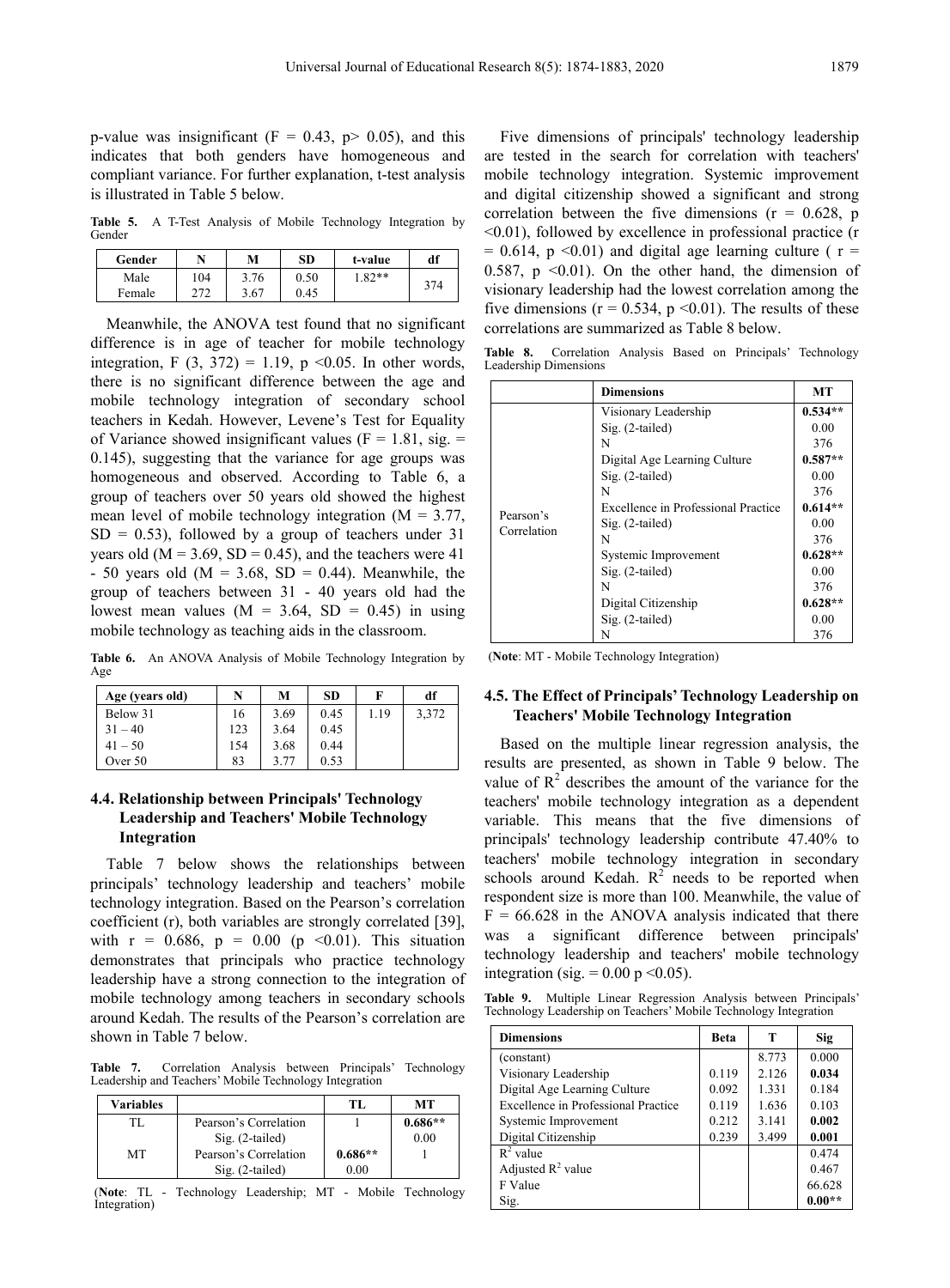Based on Table 9, the findings show that the three dimensions of principals' technology leadership are contributing significantly to teachers' mobile technology integration. The digital citizenship dimension (β =  $0.239$ ,  $p \leq 0.05$ ) accounted for the largest significant effect followed by systemic improvement ( $\beta = 0.212$ , p <0.05) and visionary leadership ( $\beta = 0.119$ , p <0.05). However, two other dimensions of excellence in professional practice ( $\beta$  = 0.119, p > 0.05) and digital age learning culture ( $\beta$  = 0.092, p> 0.05) contributed to the significant impact of mobile technology integration among secondary school teachers in Kedah. Overall, the principals' technology leadership dimension contributed 47.4% of which  $R^2$  value was 0.474.

# **5. Discussions**

The existence of NETS-A is indeed anticipated by most technology leaders around the world. The success of ISTE in establishing the characteristics of technology leadership deserves the highest recognition of any educational organization that practices it. Notably, in most studies, the NETS-A has shown that there are positive signs in building the character of prominent educational leaders [18][19][20]. Although there are differences in items in the PTLA, in most studies, they still use the original NETS-A instrument as their primary reference. For example, the study of [18] proves that all dimensions of PTLA are high. This is supported by [19], who acknowledged that technology leadership levels would be high if all principals are able to increase ICT competencies. Therefore, these studies support this finding where the level of principals' technology leadership in Kedah is high.

As expected, the findings show that the level of mobile technology integration is also high. This situation is in fact supported by previous studies where mobile technology can stimulate teachers' action in improving the quality of teaching and produce a more entertaining learning process [43][44]. The study by [2] found that the level of teachers' mobile technology integration would be higher if the authorities are able to overcome issues such as providing infrastructure facilities and high-speed internet access. The results of the analysis are also supported by [45] where the level of teachers' concerns in the use of mobile technology can be overcome if training and self-efficacy in ICT are adequately addressed. Ongoing training will increase teachers' confidence to adapt to the current variety of educational applications.

Regarding gender, the findings show that there are significant differences between male and female teachers in the use of mobile technology. Male teachers are more likely to integrate these devices as teaching aids in the classroom more than female teachers. This statement is also supported by [46], where male teachers are

increasingly prepared to use the latest technology and online learning resources. Male teachers are often more accessible and receptive to every innovation in education than female teachers, especially in the use of technology [47]. Previously, studies using the UTAUT have also shown that male teachers are more significant in integrating mobile technology despite the unsatisfactory internet access problems and lack of technology-based pedagogical approaches [36].

From a traditional perspective, age factors also determine the frequency of ICT used in the daily routine. However, the findings suggest that the age of teachers did not show significant differences in mobile technology integration, especially in teaching. Previously, [48] found that age is not a barrier for teachers to accept the presence of new technologies such as online learning. The findings of [49] summarize that all teachers use technology devices for more than six hours a week for teaching purposes when they have high self-efficacy. In other words, age is not a significant issue for the teachers to use mobile technology such as smartphones or tablets, but it is essential to implement mobile learning concept.

Further, the study also found a strong correlation between the principals' technology leadership and the teachers' mobile technology integration. As we know, principals are individuals who can lead and influence teachers to perform a task based on their intended goals [50]. This case involves implementing pedagogical processes based on the latest technology devices. According to a study by [51], technology leaders are crucial to enhance the integration of the latest technologies while providing all ICT infrastructure for the school community. Principals are also responsible for providing training opportunities and professional development programs for teachers to enhance ICT competencies in the latest applications [19][20].

The final objective of this study was to determine the dimensions of principals' technology leadership that influence teachers' mobile technology integration. In this matter, the aspects of digital citizenship, systemic improvement and visionary leadership accounted for 47.4% of the impact of teachers' mobile technology integration among secondary schools in Kedah. Previous studies such as [27] have found that digital citizenship is also a significant contributor to technology integration. Principals who practice digital citizenship will try to encourage teachers to integrate technology for effective teaching. Digital citizenship also creates flexible principals by allowing the school community to explore the diversity of online knowledge and open-source whenever needed [23].

Meanwhile, principals who practice systemic improvement have strong potential in developing schools towards the holistic implementation of ICT. Despite the challenges, principals can lead the school community as well as to create the possibility of implementing new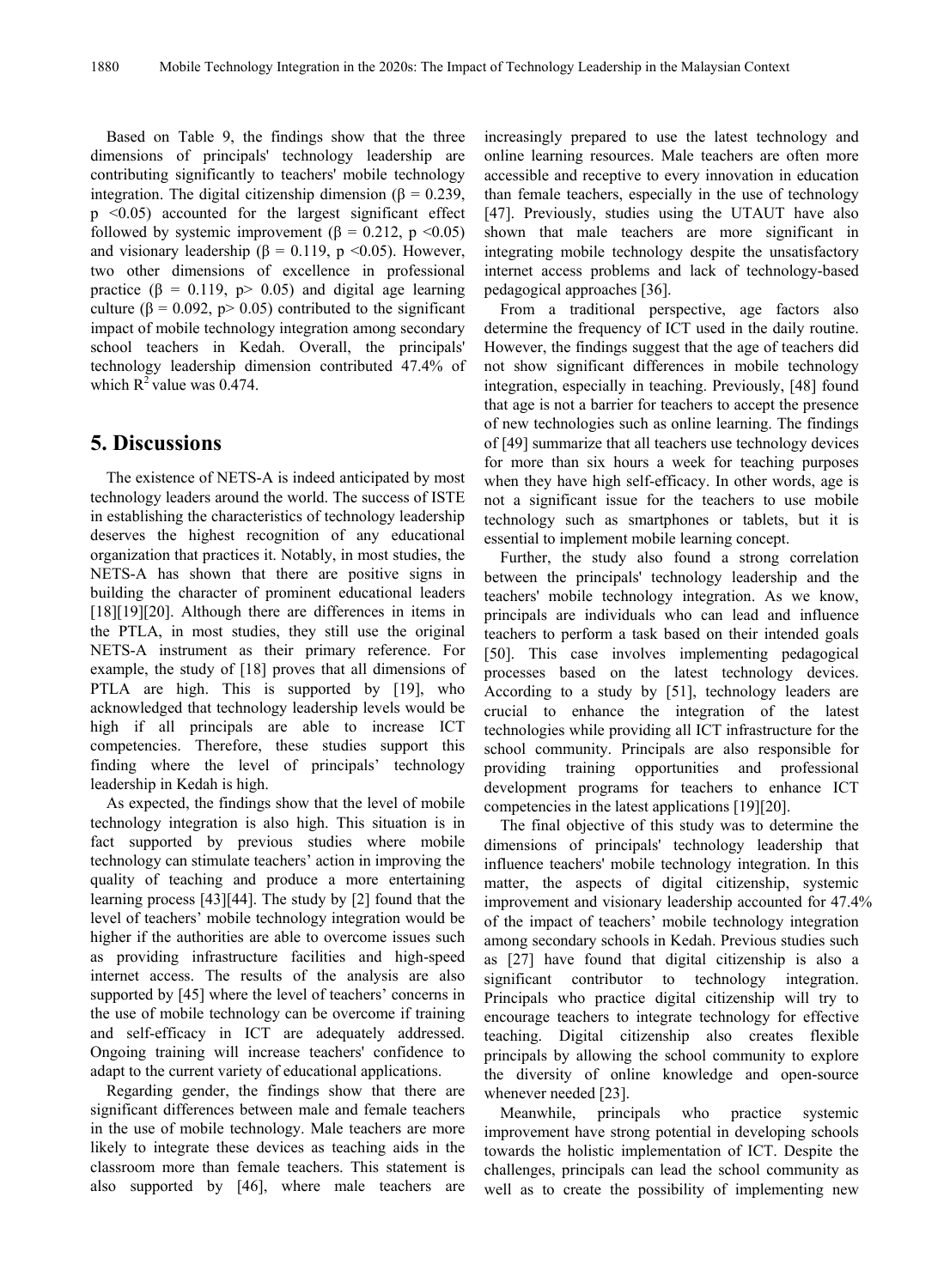technologies gradually and ultimately, throughout the organization [52]. In the study of [19], principals who practice systemic improvement have a significant impact on teachers' ICT competencies in using technology tools and resources. Another dimension of visionary leadership also had a significant effect on teacher's technology integration in the classroom [22]. This was even touched upon by [51], who agreed that visionary leadership could provide a shared vision in encouraging teachers to create high impact pedagogical methods through technology tools.

## **6. Conclusions**

Today's mobile technology integration is gaining popularity among teachers and students. Teachers have an excellent opportunity to develop pedagogical methods through mobile technology that are considered as teaching aids in the classroom. At the same time, mobile technology can create a more exciting and interactive learning environment. This phenomenon will increase students' involvement in all activities undertaken by teachers [53]. Through the latest educational applications, teachers can explore and generate more ideas for a better learning experience [30]. This also helps to bridge the educational gap between urban and rural students that are previously covered by issues such as lack of ICT resources and infrastructure [51].

Taking everything into account, principals play a crucial role in ensuring that technology is integrated into their organizations. As a leader, they can leverage the talent and potential of teachers to produce superior pedagogical methods. Thus, 21st-century learning, as mentioned earlier, can be realized through more extreme approaches such as augmented reality, virtual reality or mobile learning. It is hoped that future studies will explore more of the effects of technology leaders on more specific teacher pedagogical approaches.

## **Acknowledgments**

This article was conducted as part of a doctoral study by the first author at Universiti Utara Malaysia. This author is fully sponsored by the Ministry of Education Malaysia (MOE), under the Federal Training Gift Program (HLP) for recruitment in 2018.

# **REFERENCES**

[1] J. E. Lawrence, and U. A. Tar, "Factors that influence teachers' adoption and integration of ICT in teaching/learning process", *Educational Media International*, vol. *55*(1), 2018, pp. 79–105.

- [2] Z. Khlaif, F. Gok, and B. Kouraichi, "How teachers in middle schools design technology integration activities", *Teaching and Teacher Education*, vol. *78*, 2019, pp. 141–150.
- [3] J. Gryzelius, "ICT in classroom learning: Exploring the discrepancies between ideal conditions and current Malaysian policy, *Policy Ideas*, vol. *18*(1), 2015, pp. 1–14.
- [4] M. Mai, and R. M. Ghaneshwary, "Primary school science teachers' attitude towards using Virtual Learning Environment (VLE) in teaching science", *European Journal of Education*, vol. *1*(3), 2018, pp. 155–162.
- [5] MOE, *Pelan Pembangunan Pendidikan Malaysia 2013 – 2015*, Putrajaya: KPM, 2013.
- [6] K. R. Heggart, and J. Yoo, "Getting the most from google classroom: A pedagogical framework for tertiary educators", *Australian Journal of Teacher Education*, vol. *43*(3), 2018, pp. 140–153.
- [7] B. Hegarty, and M. Thompson, "A teacher's influence on student engagement: Using smartphones for creating vocational assessment eportfolios", *Journal of Information Technology Education: Research*, vol. *18*, 2019, pp. 113–139.
- [8] J. Osakwe, N. Dlodlo, and N. Jere, "Learners' perceptions on the adoption of mobile technology in high schools: A case of Otjozondjupa region in Namibia", in P. Cunnigham & M. Cunnigham (Eds.), *IST-Africa 2017 Conference Proceedings* , 2017, pp. 1–7, IEEE.
- [9] G. Mwandosya, C. S. Montero, and E. R. Mbise, "Information Systems and Technologies to Support Learning", in A. Rocha & M. Serrhini (Eds.), *Information Systems and Technologies to Support Learning,* vol. 111, 2017, pp. 56–66, Cham: Springer International Publishing.
- [10] T. K. F. Chiu, and D. Churchill, "Adoption of mobile devices in teaching: Changes in teacher beliefs, attitudes and anxiety", *Interactive Learning Environments*, vol. *24*(2), 2015, pp. 317–327.
- [11] Z. Abidin, A. Mathrani, R. Hunter, and D. Parsons, "Challenges of integrating mobile technology into Mathematics instruction in secondary schools: an Indonesian context", *Computers in the Schools*, vol. *34*(3), 2017, pp. 207–222.
- [12] R. Tahir, and F. Arif, "Technology in primary schools: teachers' perspective towards the use of mobile technology in children education", in L. Chen, S. Kapoor, & R. Bhatia (Eds.), *Emerging Trends and Advanced Technologies for Computational Intelligence*, vol. 647, 2016, pp. 103–129, Cham: Springer International Publishing.
- [13] C. Dong, and L. Newman, "Enacting pedagogy in ICT-enabled classrooms: Conversations with teachers in Shanghai", *Technology, Pedagogy and Education*, vol. *27*(4), 2018, pp. 499–511.
- [14] M. N. Omar, S. N. Ismail, and A. L. Kasim, "Hubungan kepimpinan teknologi pengetua dan efikasi kendiri guru", *Jurnal Kepimpinan Pendidikan*, vol. *6*(4), 2019, pp. 1–21.
- [15] M. I. M. Hamzah, F. Juraime, and A. N. Mansor, "Malaysian principals' technology leadership practices and curriculum management", *Creative Education*, vol. *7*, 2016, pp.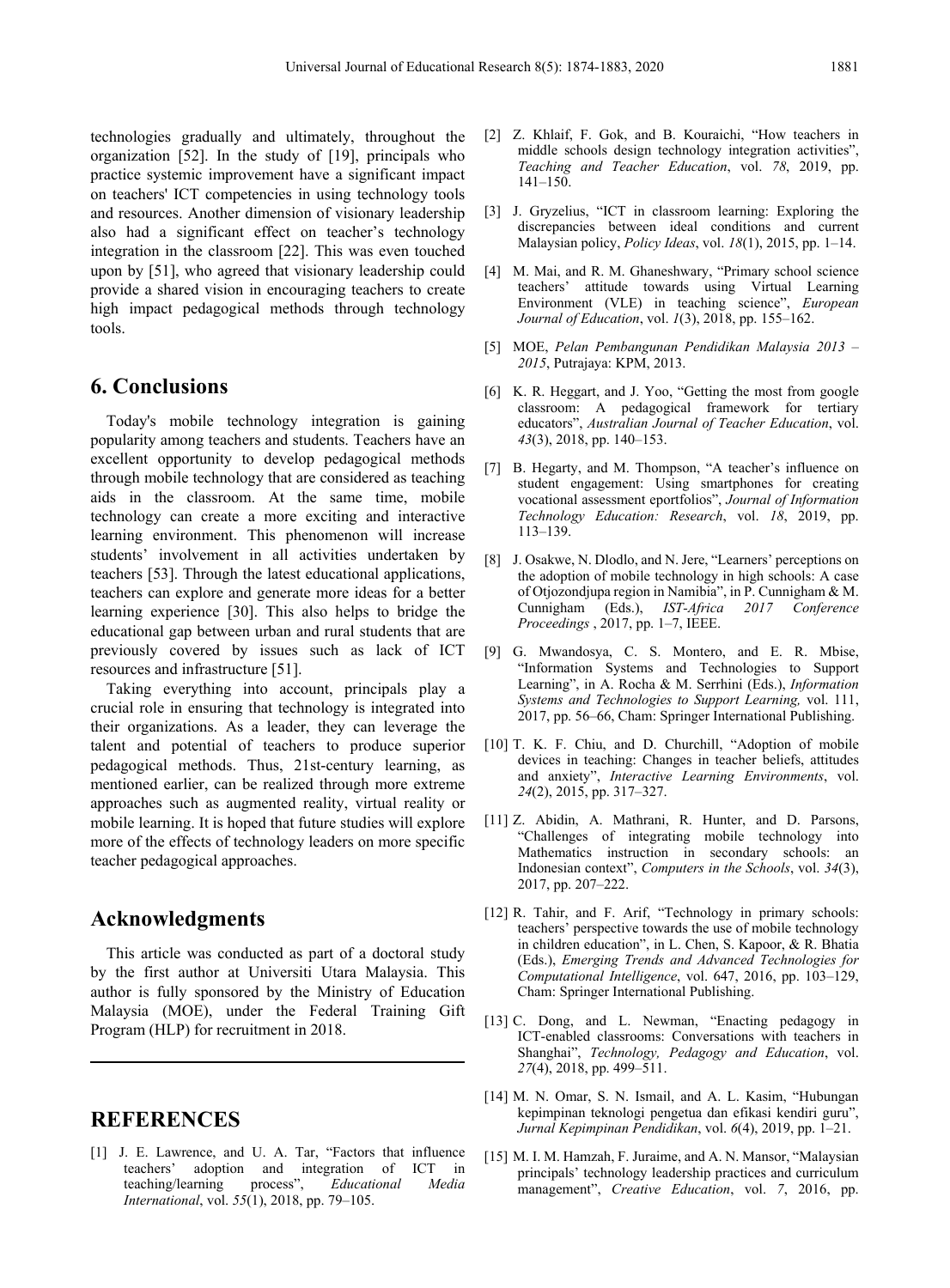922–930.

- [16] N. L. Okeke, and H. I. Dike, "Head teachers' technology leadership competencies and ICT integration in model primary schools in Rivers State", *International Journal of Innovative Information Systems & Technology Research*, vol. *7*(1), 2019, pp. 14–21.
- [17] N. L. Esplin, C. Stewart, and T. N. Thurston, "Technology leadership perceptions of Utah elementary school principal", *Journal of Research on Technology in Education*, vol. *0*(0), 2018, pp. 1–14.
- [18] A. Raman, R. Thannimalai, and S.N. Ismail, "Principals" technology leadership and its effect on teachers' technology integration in 21st century classrooms", *International Journal of Instruction*, vol. *12*(4), 2019 pp. 423–442.
- [19] L. M. Wei, C. Y. Piaw, and S. Kannan, "Relationship between principal technology leadership practices and teacher ICT competency", *Malaysian Online Journal of Educational Technology*, vol. *4*(3), 2016, pp. 13–36.
- [20] C. Yu, and D. L. Prince, "Aspiring school administrators' perceived ability to meet technology standards and technological needs for professional development", *Journal of Research on Technology in Education*, vol. *48*(4), 2016, pp. 239–257.
- [21] A. P. Srivastava, and Y. Joshi, "Examining the role of technology leadership on knowledge sharing behaviour", *International Journal of Knowledge Management*, *14*(4), 2018, pp. 13–29.
- [22] N. G. Ugur, and T. Koc, "Leading and teaching with technology: School principals' perspective", *International Journal of Educational Leadership and Management*, vol. *7*(1), 2019, pp. 42-71.
- [23] U. Akcil, Z. Altinay, D. Dagli, and F. Altinay, "The role of technology leadership: Innovation for school leadership in digital age", in *The 15th International Scientific Conference eLearning and Software for Education,* 2019 pp. 323–329.
- [24] A. Garcia, and J. Abrego, "Elementary principal's technology leadership dispositions", *Global Journal of Human-Social Science*, vol. *14*(9), 2014, pp. 1–12.
- [25] L. Flanagan, and M. Jacobsen, "Technology leadership for the twenty-first century principal", *Journal of Educational Administration*, vol. *41*(2), 2003, pp. 124–142.
- [26] R. E. Anderson, and S. Dexter, "School technology leadership: An empirical investigation of prevalence and effect", *Educational Administration Quarterly*, vol. *41*(1), 2005, pp. 49–82.
- [27] W. Metcalf, and J. LaFrance, "Technology leadership preparedness: Principals' perceptions", *Journal of Research in Education*, vol. *23*(1), 2013, pp. 58–75.
- [28] K. Banoglu, R. Vanderlinde, and M. Cetin, "Investigation of principals' technology leadership profiles in the context of schools' Learning organization culture and ICT infrastructure: F@tih project schools vs the others", *Education and Science*, vol. *41*(188), 2016, pp. 83–98.
- [29] R. Thannimalai, and A. Raman, "Principals' technology leadership and teachers' technology integration in the 21st century classroom", *International Journal of Civil Engineering and Technology*, vol. *9*(2), 2018, pp. 177–187.
- [30] J. Leem, and E. Sung, "Teachers' beliefs and technology acceptance concerning smart mobile devices for SMART education in South Korea" *British Journal of Educational Technology*, vol. *0*(0), 2018, pp. 601–613.
- [31] X. Zhai, M. Zhang, M. Li, and X. Zhang, "Understanding the relationship between levels of mobile technology use in high school physics classrooms and the learning outcome". *British Journal of Educational Technology*, vol. *50*(2), 2018, pp. 750–766.
- [32] I. Stojsic, A. Ivkov-Dzigurski, and O. Maricic, "The readiness of geography teachers to use mobile devices in the context of immersive technologies integration into the teaching process", *Geographica Pannonica*, vol. *23*(2), 2019, pp. 122–134.
- [33] V. J. Bharati, and R. Srikanth, "Modified UTAUT2 model for m-learning among students in India", *International Journal of Learning and Change*, vol. *10*(1), 2018, pp. 5–20.
- [34] N. Shaw, and K. Sergueeva, "The non-monetary benefits of mobile commerce: Extending UTAUT2 with perceived value", *International Journal of Information Management*, vol. *45*(1), 2019, pp. 44–55.
- [35] V. Venkatesh, J. Thong, and X. Xu, "Consumer acceptance and user of information technology: Extending the unified theory of acceptance and use of technology", *MIS Quarterly*, vol. *36*(1), 2012, pp. 157–178.
- [36] Z. Khlaif, "Teachers' perceptions of factors affecting their adoption and acceptance of mobile technology in K-12 settings", *Computers in the Schools*, vol. *35*(1), 2018, pp. 49–67.
- [37] B. W. O'Bannon, S. Waters, J. Lubke, J. Cady, and K. Rearden, "Teachers and students poised to use mobile phones in the classroom", *Computers in the Schools*, vol. *34*(3), 2017, pp. 125–141.
- [38] International Society for Technology in Education, *National Educational Technology Standards for Administrations,*  2009, ISTE.
- [39] F. Hussin, J. Ali, and M.S. Z. Noor, *Kaedah penyelidikan & analisis data SPSS*, UUM Sintok, Kedah: UUM Press, 2014.
- [40] J.W. Creswell, *Research design :qualitative, quantitative, and mixed methods approaches* (4th ed.), Thousand Oaks, California: SAGE Publications, Inc., 2014.
- [41] J. J. F. Hair, W. C. Black, B. J. Babin, and R. E. Anderson, *Multivariate data analysis* (7th ed.), Essex: Pearson Education Limited, 2014.
- [42] G. Darusalam, and S. Hussin. (2018). *Metodologi penyelidikan dalam pendidikan: Amalan dan analisis kajian* (2nd ed.), Kuala Lumpur: Penerbitan Universiti Malaya, 2018.
- [43] M. M. Mokhtar, and M. Jamil, "Mobile technology usage: The shift of focus to cultivate high level thinking skills (HOTS) in the Malay Language Education", *Universal Journal of Educational Research,* vol. *8*(1A), 2020, pp. 156-163.
- [44] M. N. Omar, S. N. Ismail, and A. L. Kasim, "The influence of mobile technology adoption among secondary school